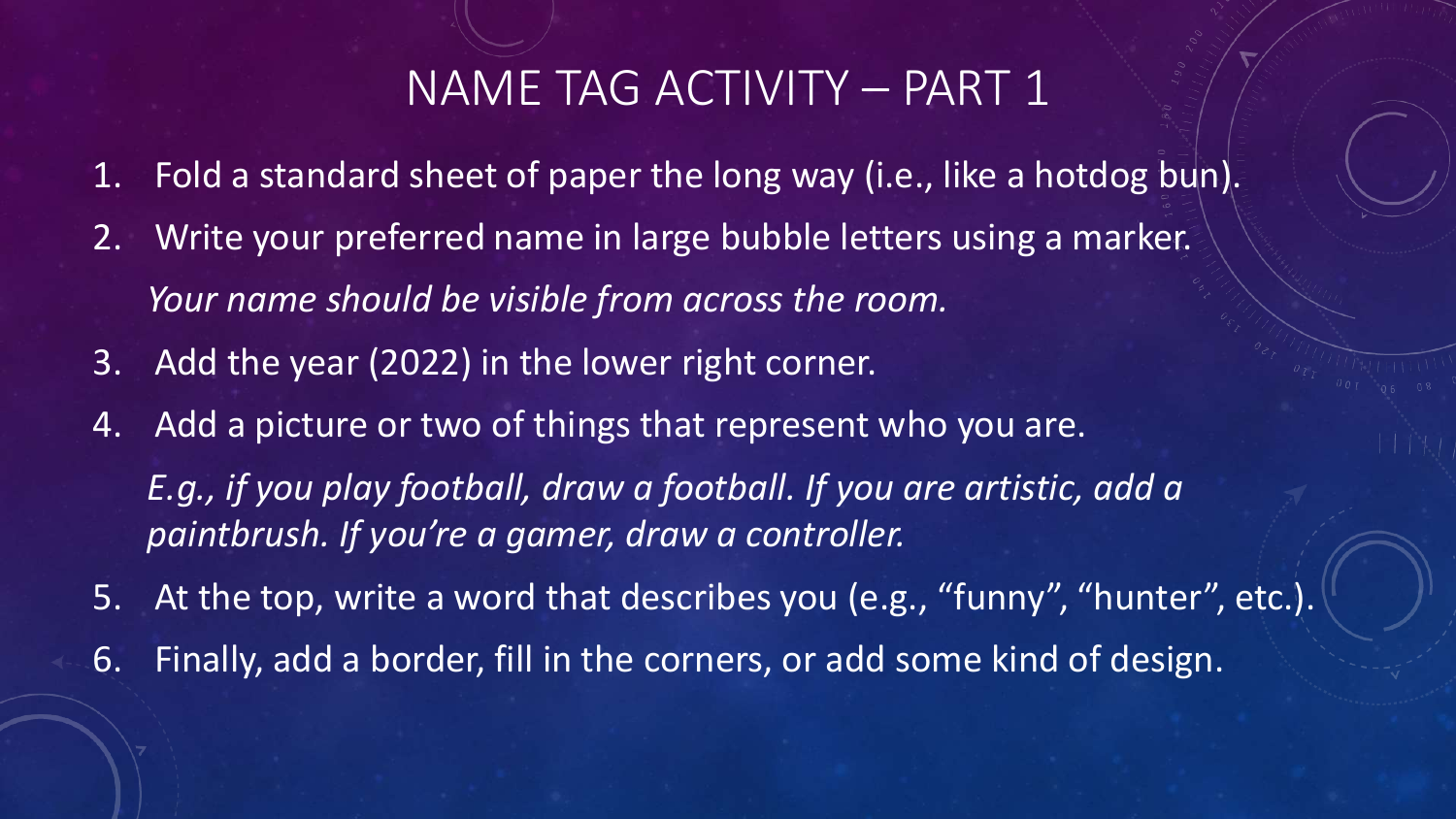## NAME TAG ACTIVITY – PART 2

- 1. Work with the person sitting closest to you (if there is an odd number of students, we may need a single group of 3).
- 2. Introduce yourselves to each other.
- 3. Explain all of the aspects of your name tag and why you chose to include them.
- 4. Be prepared to introduce each other to the rest of the class (e.g., Person A will introduce Person B to the class). *As others are introducing their partners, please be courteous and listen attentively.*
- 5. At the end, we'll take a class picture with our nametags.